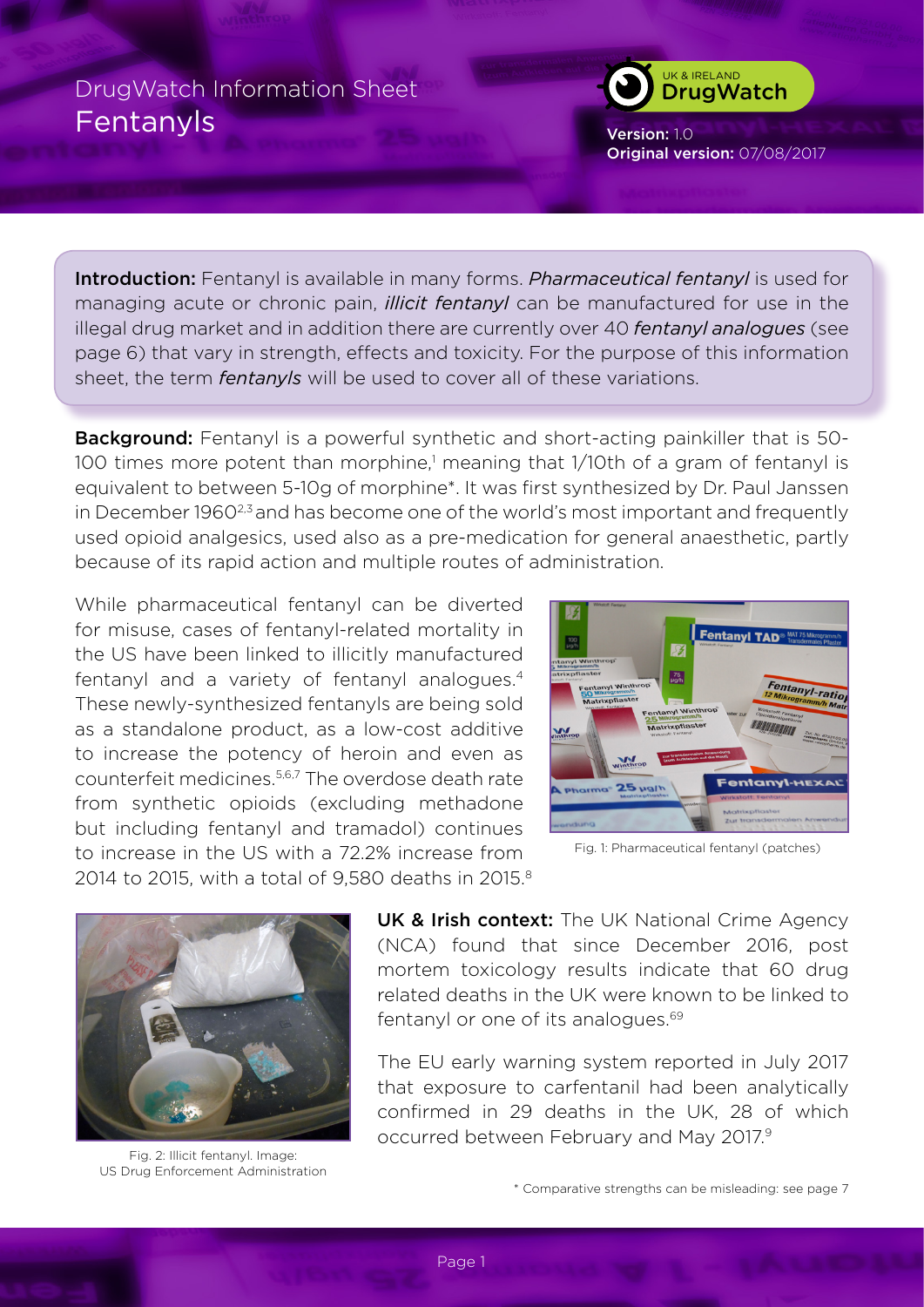

Version: 1.0 Original version: 07/08/2017

There have also been an increasing number of reports from coroner's inquests around the UK & Ireland of fatal overdoses linked to fentanyls along with other drugs: from Cardiff,<sup>10</sup> Stoke on Trent,<sup>11,12</sup> Deal,<sup>13</sup> Birmingham<sup>14</sup> and Manchester<sup>15</sup>

Heroin-related deaths in the North East have also shown positive results for fentanyl,<sup>16</sup> and the Welsh Drug Identification Service WEDINOS have received 18 samples containing fentanyls since 2013.18



Fig. 3: *Comparing the size of lethal doses of heroin, fentanyl, and carfentanil. The vials here contain an artificial sweetener for illustration*. Image by kind permission of Bruce Taylor/ New Hampshire State Police Forensic Lab

In 2016 The Health Service Executive released an alert linked to deaths in Ireland<sup>19</sup> and in April 2017 Public Health England (PHE) released an alert advising of evidence of heroin mixed with fentanyl or carfentanil in post-mortem results of recent drug deaths and from police seizures.<sup>20</sup> In addition, coroners from Swansea<sup>21</sup> and South Tyneside and Gateshead<sup>22</sup> have made public appeals to warn users about the dangers of fentanyl, amid concerns that users were not aware that they were taking the drug.

Despite international public health alerts,<sup>19,20,23,24</sup> research<sup>25</sup> and multiple media reports about heroin, cocaine and even MDMA26,27,66 users inadvertently buying drugs adulterated with fentanyl, it is unclear how widespread this is in the UK at the current time. The NCA report from April 2017 which found fentanyl in heroin tested from street seizures in the Yorkshire area<sup>17</sup> has been widely referenced, and samples from WEDINOS have contained fentanyls where users had intended to buy heroin or other drugs.18 However the extent to which fentanyl has been added to illicit drugs without users' knowledge as opposed to being purchased intentionally (e.g. from the dark web) remains unknown.

A representative from a company which tests biological samples for coroners for pathology labs reported that carfentanil or fentanyl had been found in up to 46 cases in the UK since March 2017, adding that about three or four of the 15 cases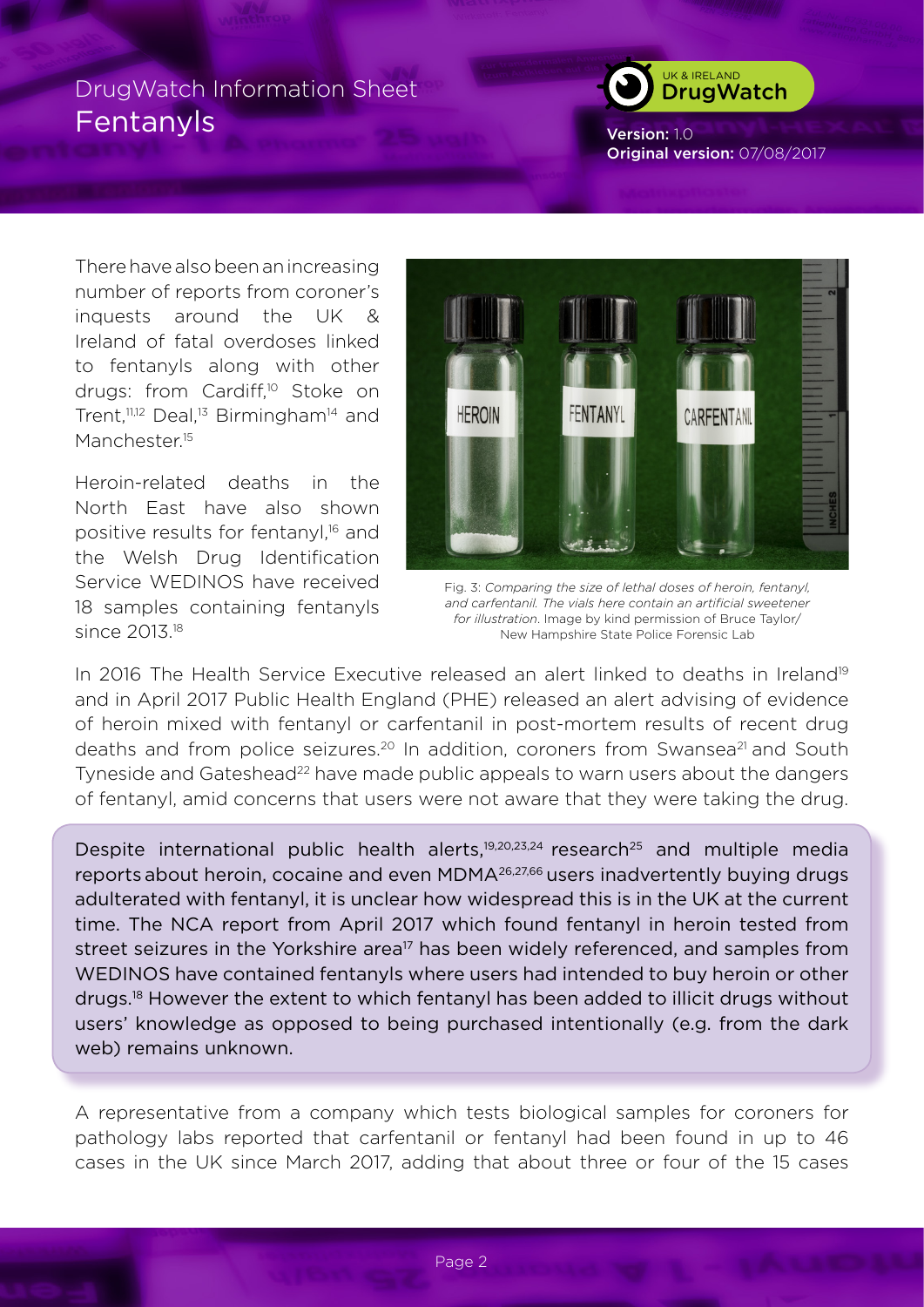## UK & IRELAND **DrugWatch**

Version: 1.0 Original version: 07/08/2017

received every week were testing positive for the substances but that in most instances a coroner had not yet recorded an official cause of death.28 Reports from both the UK and US find that the true number of overdoses linked to illicitly manufactured synthetic opioids is most likely higher because these drugs may not show up in standard toxicology results and many toxicologists do not test for the drugs unless given a specific reason to do so.<sup>16,29,30,31</sup>



Fig. 4: Fentanyl molecule

#### **Drug class:** The fentanyls are fast-acting, potent

synthetic mu receptor-stimulating opioid analgesics.<sup>32</sup> Their method of action is believed to involve the binding to the transmembrane mu-opioid receptors on cell surfaces resulting in a cascade of intracellular signals that eventually results in their biological effect,33,34 however to date a detailed description of this receptor binding event remains undiscovered.35

Routes of administration: Pharmaceutical fentanyl products are currently available in the following forms: oral lozenges commonly referred to as fentanyl "lollipops", effervescent buccal tablets (held in the cheek to dissolve in the tissues of the mouth),



Fig. 5: Fentanyl 'lollipops'

sublingual tablets, sublingual sprays, nasal sprays, transdermal patches, and injectable formulations.

Fentanyl can be extracted from its transdermal (patch) form by removing its gel contents and then injecting or ingesting these contents. Patches have also been frozen, cut into pieces and placed under the tongue or in the cheek cavity. All routes of administration have been reported including: nasal insufflation (sniffing), sublingual nasal spray, rectal and intravenous injection,<sup>36,37</sup> inhalation via burning powder on aluminium foil, inhalation via a vaporizer and oral (including being sold online in blotter form). Another concern is the appearance on the market of nasal sprays containing fentanyl analogues such as acryloylfentanyl and furanylfentanyl.<sup>7</sup>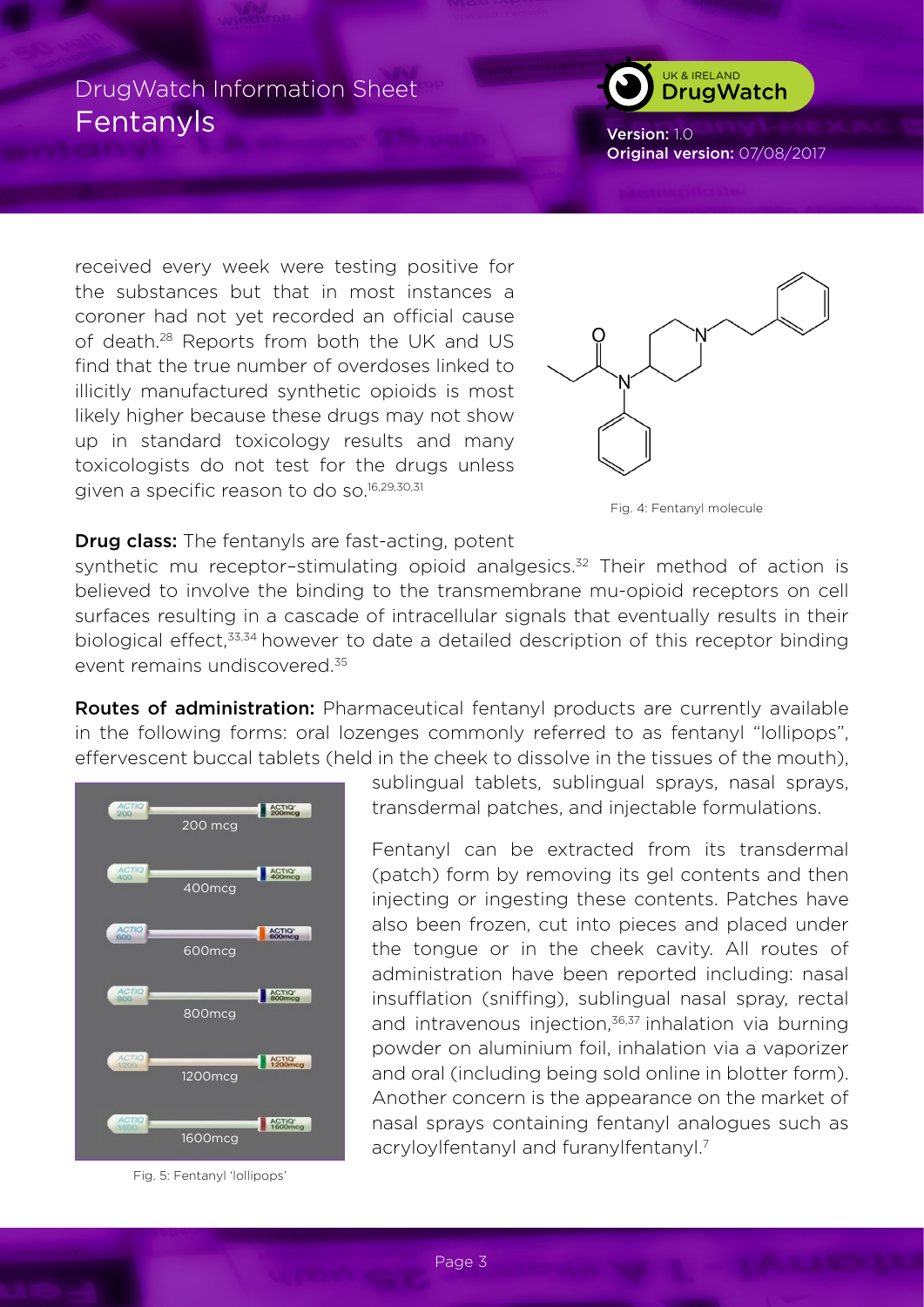

Version: 1.0 Original version: 07/08/2017

Legal status: Fentanyl and its analogues are classified as Class A Controlled Drugs under the Misuse of Drugs Act 1971. A number of its precursors are currently not controlled under the Misuse of Drugs Act, however are probably ${}^{\ddagger}$  controlled under the Psychoactive Substances Act.

Appearance and taste: Fentanyl is a white powder when pure, having been referred to by users as 'China White' or 'white heroin'. There are conflicting user reports as to its appearance when mixed with heroin: some users report that it has a grey, silvery appearance when cooked and drawn into a needle, however others claim that there is no difference and that it is impossible to tell when heroin has been cut with fentanyls.<sup>38</sup>

Onset, duration of effects and half-life: Analgesia may occur as soon as 1 to 2 minutes after intravenous administration of fentanyl, whereas most buccal transmucosal delivery systems produce analgesia in 10 to 15 minutes.<sup>39</sup> In contrast, sublingual and intranasal sprays of fentanyl may produce analgesia in 5 to 10 minutes or sooner.40 Fentanyl plasma concentrations do not peak or plateau until 8 to 16 hours after application of a transdermal patch.<sup>41</sup>



Fig. 6: Ampoule of pharmaceutical fentanyl citrate



Fig. 7: Fentanyl nasal spray

Predicting duration of effect and half-life of fentanyl is a complex issue, affected by a number of factors. Its duration of action usually lasts 2 to 4 hours after intravenous or transmucosal delivery, but blood levels fall quite slowly after transdermal patch removal. The half-life of fentanyl varies significantly: ranging from 3-12 hours following injection (IV or IM) with fentanyl citrate, <sup>42,43</sup> which increases to approximately 17 hours when administered by transdermal system. This variation is due to continued absorption of fentanyl from the skin accounting for a slower disappearance of the drug from the blood.<sup>2,43</sup> It is of note that some fentanyl analogues such as alfentanil have a significantly shorter half-life.<sup>44</sup>

> ‡ Nothing is controlled under the Psychoactive Substances Act until it has gone before a court that has concluded that it is psychoactive.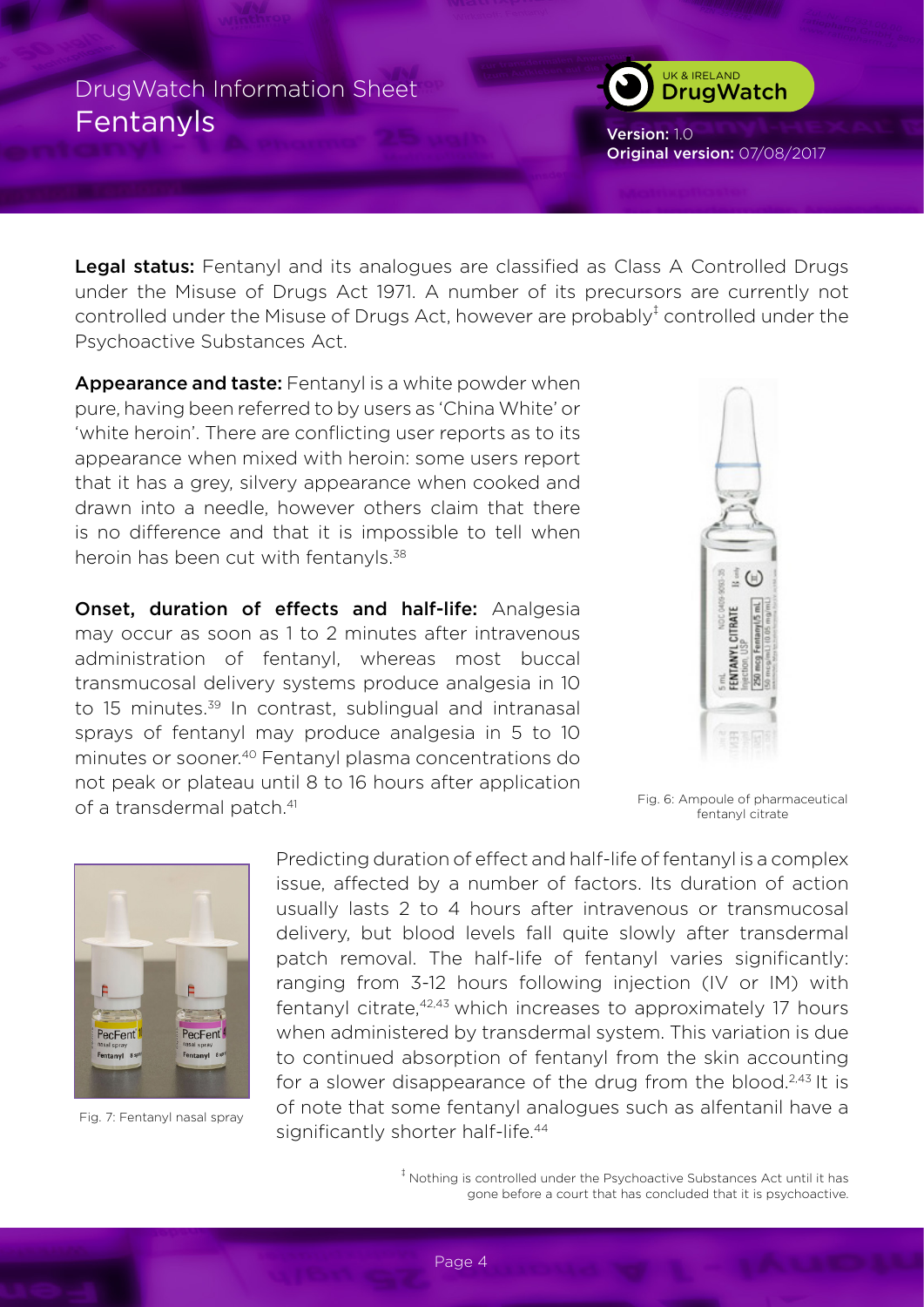

Version: 1.0 Original version: 07/08/2017

**Testing:** Fentanyls do not show up in many standard urine tests. The appropriate testing technology is high resolution mass spectrometry, the main benefits of which are sensitivity, universal application and the ability to detect new compounds retrospectively (without the need to repeat the analysis). Fentanyl testing strips are also available,45 however these currently do not differentiate between fentanyl and its analogues and may not detect the more potent illicit fentanyl compounds.

**Dosage information:** The recreational use of products containing fentanyl may easily prove fatal. This can be due to administered dose, a change in dose or a change in the route of administration (e.g. extracting the drug from a transdermal patch into liquid to prepare an injection or nasal spray, inhaling volatilised fentanyl or inhalation of dust, or placing a transdermal patch on oral mucous membranes). Attempts to prepare a single dose by weighing without precision equipment are highly risky, and illicitly manufactured fentanyls amplify the hazards because such products lack quality control, are typically not portioned in precise doses and can be deadly in minuscule amounts due to their extreme potency.46 Tolerance is a critical issue for users of fentanyl: it acts additively with other opioids and depressants and with prolonged use tolerance may be developed.<sup>47</sup> Due to the difficulty of predicting duration of effect, half-life and the wide variation in strength and effect of the fentanyls it is not possible to discuss non-medical dosage information.

### Drug effects:

| Physical                                                                                         | Mental                           |
|--------------------------------------------------------------------------------------------------|----------------------------------|
| Analgesia, drowsiness, disorientation, clammy skin,                                              | Alteration in mood,              |
| fatigue, sedation, nausea, vomiting, respiratory                                                 | euphoria, relaxation, sense of   |
| depression (leading to apnea in higher doses),                                                   | invincibility, floating feeling, |
| suppression of cough reflex, constriction                                                        | dreamlike state and visual       |
| of pupils (miosis), impaired gastrointestinal                                                    | hallucinations.                  |
| motility, dizziness, slow heart rate (bradycardia,                                               | In rare cases, symptoms          |
| secondary to a central vagal stimulating action)                                                 | of delirium have also been       |
| and unconsciousness/anesthesia in higher doses                                                   | noted, including: confusion,     |
| irrespective of the mode of administration. <sup>48,49</sup>                                     | restlessness, agitation and      |
| Some users have described physical effects of<br>"tingling" or "pins and needles". <sup>38</sup> | paranoia. <sup>50,51</sup>       |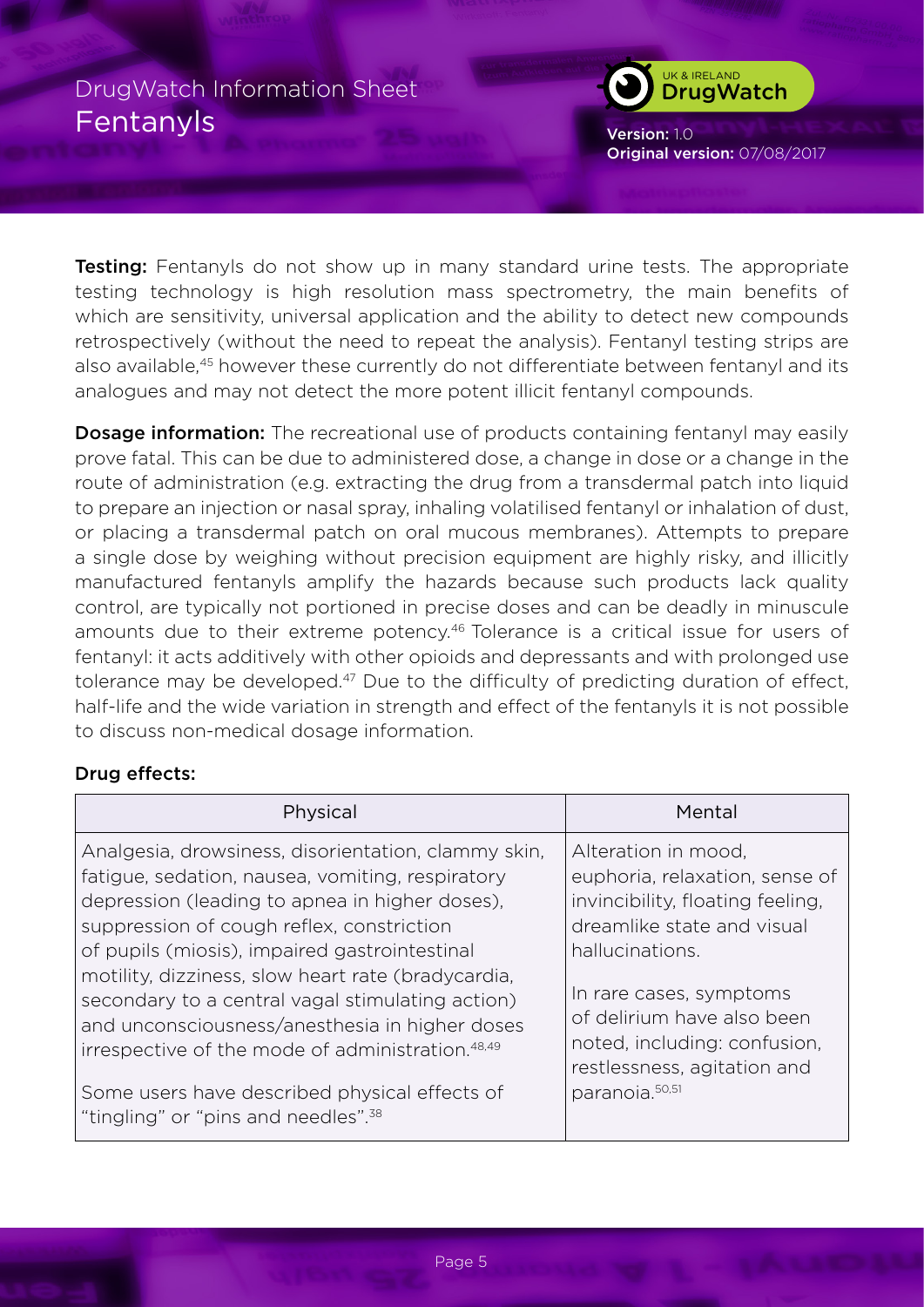

Version: 1.0 Original version: 07/08/2017

Analogues: In chemistry, an analogue is defined as *a compound with a molecular structure closely similar to that of another*. 52 Since the original synthesis of fentanyl, analogues with superior strength, onset time and other properties have been successfully produced.<sup>47</sup> Analogues of fentanyl can vary depending on the chemical structure, with some being less potent/toxic than fentanyl and some being significantly more. There has been documented military misuse of these analogues for their crowd controlling properties: in a particularly infamous case the presumed use of gaseous/aerosolized fentanyl derivatives by Russian security forces to incapacitate terrorists during a Moscow theatre hostage crisis in 2002 led to the death of over 100 people, including hostages, through a combination of the aerosol and inadequate medical care.53



Fig. 8: Packaged fentanyl seized in Calgary, Alberta. Image by kind permission of Calgary Police Service.

In the opioid overdose cases in the US in 2015, fentanyl analogues were implicated in 17% of cases where the presence of these drugs was examined.<sup>30</sup> The powerful effects of these compounds at such low doses combined with the lack of medical training in cases of illicit use make these drugs extremely dangerous outside the clinical environment. To reduce the potency of fentanyls to usable levels they need to be bulked out with filler agents, and it is very difficult to mix a few micrograms of a drug such as carfentanil thoroughly into a bulk powder such as heroin to get a evenlymixed, homogeneous product. In addition, because of the wide range and variety of fentanyl analogues there is a chance of misidentification or mis-selling throughout the supply chain.<sup>54</sup>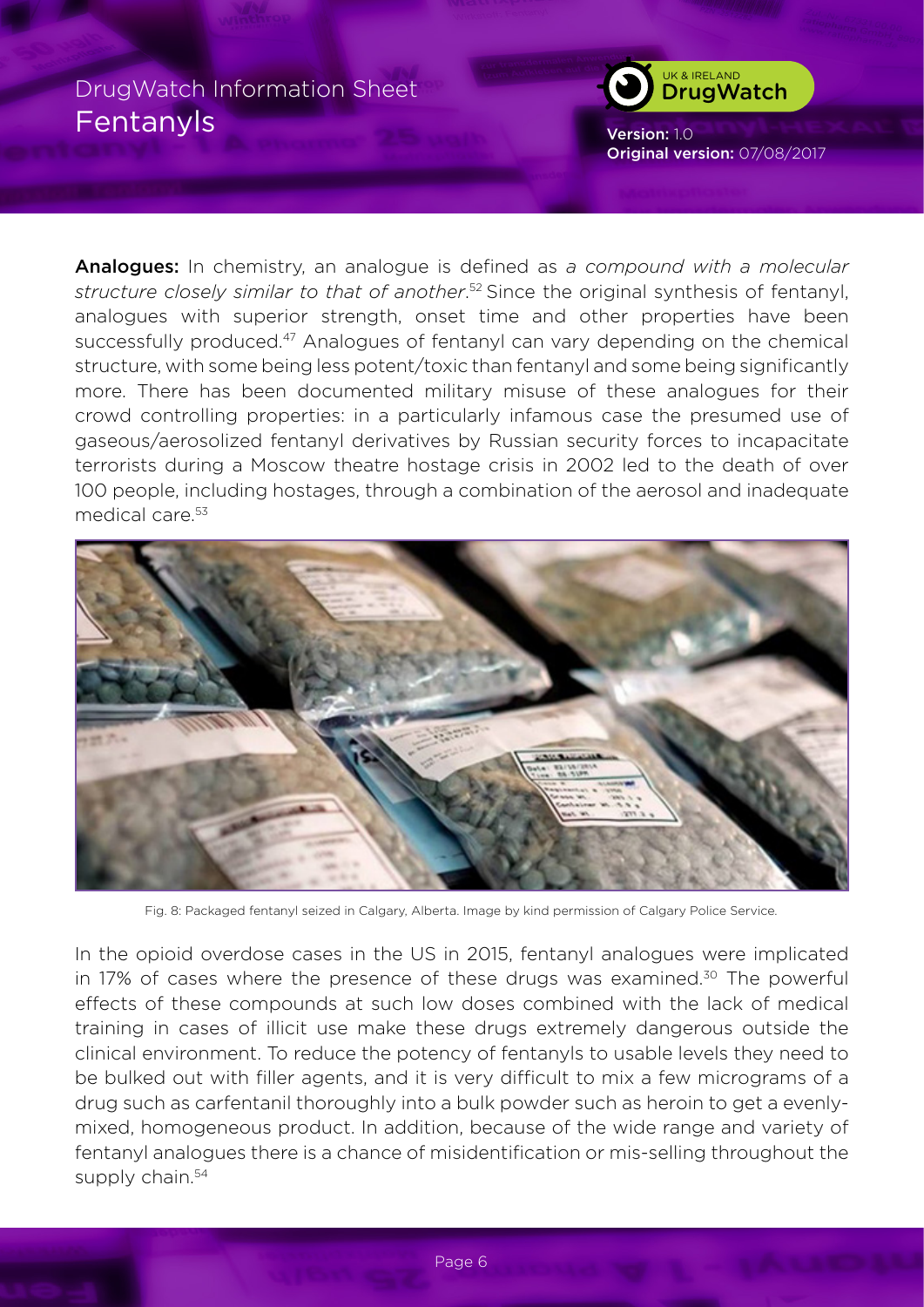

Version: 1.0 Original version: 07/08/2017

Overall, 18 new fentanyls have been detected in Europe's drug market since 2009, eight of which were reported for the first time in 2016.<sup>7</sup> There are currently more than 40 fentanyl analogues, the four below are some of the more commonly-seen at the time of this document being created:

| Acetylfentanyl   | Acetylfentanyl was subject to an EMCDDA-Europol joint report<br>in 2015 after being associated with 32 deaths, two of which were<br>in the UK. <sup>55,65</sup> Studies suggest that it is 15 times more potent than<br>morphine. <sup>26,56</sup>                                                                                                                                                                                                                                                                                                                                            |
|------------------|-----------------------------------------------------------------------------------------------------------------------------------------------------------------------------------------------------------------------------------------------------------------------------------------------------------------------------------------------------------------------------------------------------------------------------------------------------------------------------------------------------------------------------------------------------------------------------------------------|
| Acryloylfentanyl | The synthesis of acryloylfentanyl was first described in 1981. <sup>67</sup><br>Countries that reported its use to the EMCDDA informed<br>Europol that it was ordered in powdered form from China, mainly<br>purchased through the internet and then used either in powder<br>form or to make tablets, capsules and solutions for injection and<br>nasal sprays. <sup>68</sup>                                                                                                                                                                                                                |
| Carfentanil      | Carfentanil was previously used exclusively for veterinary use with<br>large animals but has also been described as a chemical warfare<br>agent. It is not approved for use in humans and (along with other<br>fentanyl analogues) presents a serious risk to public safety, first<br>responder, medical, treatment and laboratory personnel as it can<br>be absorbed through the skin or accidentally inhaled. It can be<br>lethal at the 2-microgram range (approximately 1/50th the size<br>of a grain of sugar), <sup>57</sup> depending on route of administration and<br>other factors. |
| Ocfentanil       | Ocfentanil was first detected in Europe in September 2013 and<br>since then it has been detected in a total of 11 countries. Ocfentanil<br>has been detected in samples purchased as heroin on the dark<br>web and has been otherwise sold as black tar or synthetic heroin.<br>Ocfentanil has also been found in mixtures containing heroin and<br>is 125-250 times more potent than morphine. <sup>58</sup> As of June 2016,<br>the EMCDDA has received reports of two deaths and three non-<br>fatal intoxications associated with ocfentanil. <sup>55</sup>                               |

Comparative strengths: While it is often helpful to discuss comparative strengths of drugs these comparisons are not always what they seem. Variables such as speed of onset, duration of effect and level of analgesia as opposed to sedation play a significant part in a drug's strength of effect.<sup>54</sup>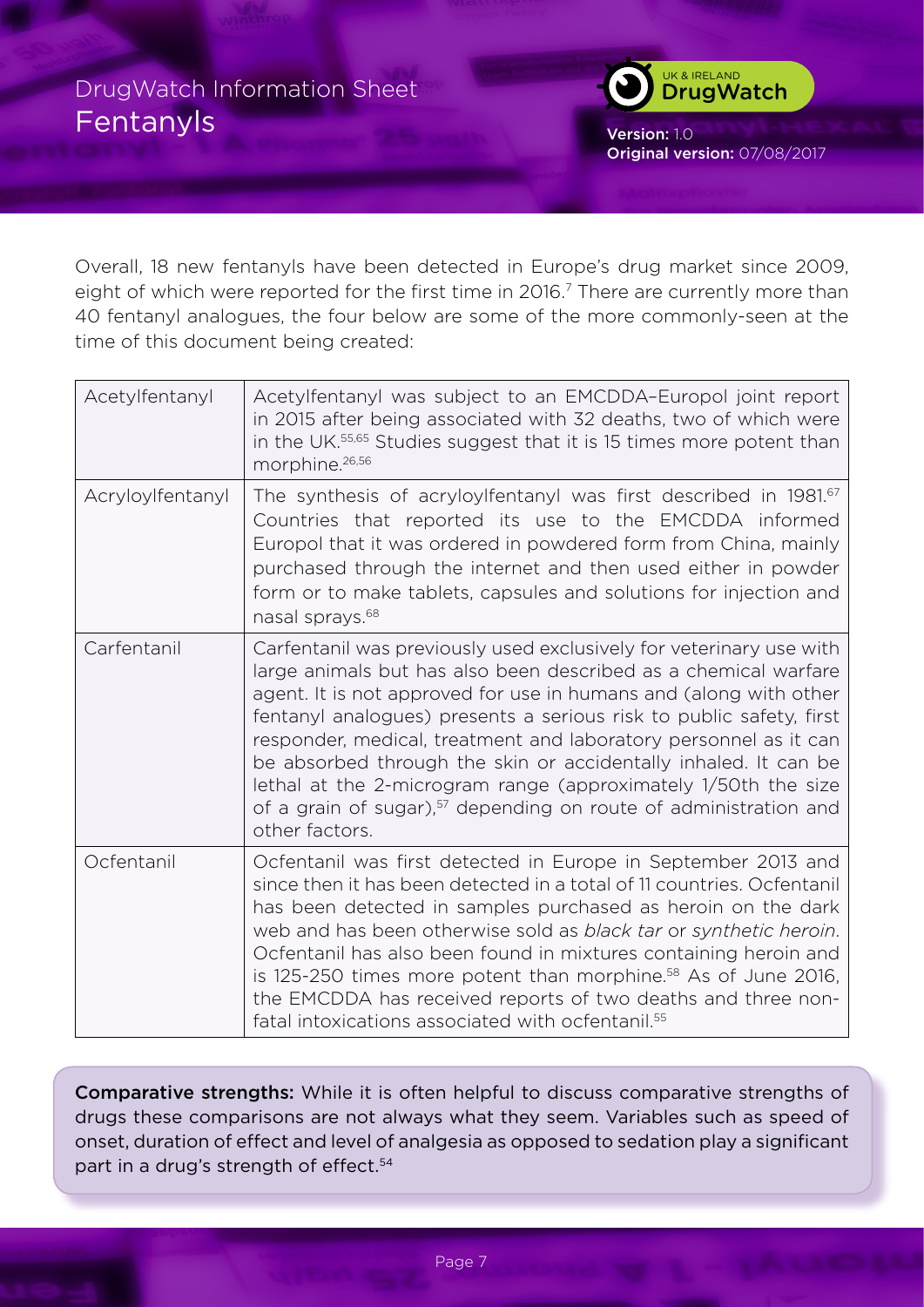

Version: 1.0 Original version: 07/08/2017

**Harm reduction**: Issuing warnings about 'dangerous' or 'high-strength' fentanyls can be counterproductive. On the one hand, they raise awareness and highlight the dangers; on the other they risk publicising a high strength, low-cost alternative to street heroin and can make it a sought-after product. Fentanyls are not currently widespread and services are encouraged to develop locally relevant messages that do not inadvertently promote them.<sup>54</sup>

### For users:

- Don't inject alone. Use with people who can respond in the event of an emergency; if using together don't all use at the same time.
- Make sure you have naloxone and a phone that works.
- Fatal overdose is possible from smoking fentanyls, however smoking puts you at a lower overdose risk than injecting.
- If injecting, sampling batches before use and injecting slowly can reduce risk.
- Mixing drugs increases the risk of overdose, especially when opioids are used with alcohol or other sedating drugs like Valium, Zopiclone, gabapentin or pregabalin.
- Fentanyl overdoses can reportedly be very rapid. Watch carefully for signs of an overdose (e.g. loss of consciousness, shallow or absent breathing, 'snoring' and blue or paler lips or fingertips).
- If you do not have naloxone and someone overdoses, call an ambulance, put them in the recovery position and if possible stay with them until help arrives. If they are not breathing normally and you know First Aid, CPR is required to give extra oxygen via rescue breaths.

### For drug treatment services:

- Warn services users, and where possible others not in contact with services about the risks of heroin cut with fentanyls.
- Supply naloxone so that it is available for all those at risk. PHE and HSE<sup>59</sup> recommend using standard naloxone dosing regimes.
- While IV use remains the most high risk route of administration there are numerous reports of fatal overdose from pharmaceutical-grade fentanyl patches<sup>60,61,62</sup> and it is important to emphasize the potential risk of fatal overdose from smoking and other routes of administration.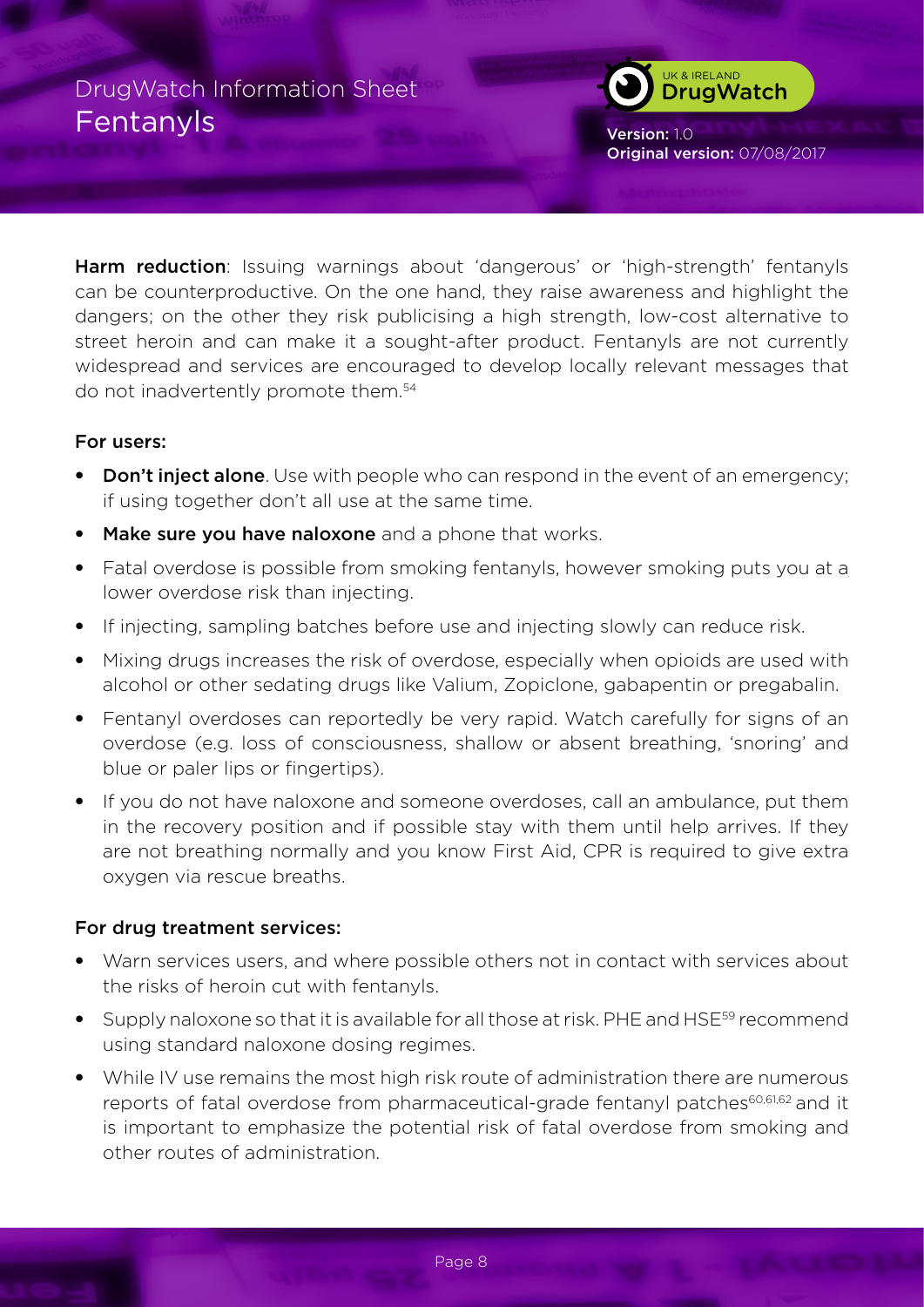UK & IRELAND **DrugWatch** 

Version: 1.0 Original version: 07/08/2017

- Provide rapid access to treatment, including substitute opioids, for heroin users.
- Engage with service users to find out what drugs are on the market, and if 'white heroin' or other products potentially laced with fentanyls are appearing locally.
- Be aware that some medicines (including SSRIs and methadone) can interact with fentanyl and cause serotonin syndrome.63,64

### For local authority and health commissioners: $20$

- Take steps to ensure that harm reduction information about fentanyls is made available to heroin users who are not in contact with drug treatment services.
- Make efforts to ensure that other relevant services, e.g. homelessness hostels are also aware of the current risk.
- Make bulletins up to date and locally relevant.
- Ensure that facts are established before cascading information by developing a local drugs warning protocol in conjunction with user groups, police and public health.

## For First Aiders:

*While all use of street opiates brings a risk of overdose, the potency and variability of fentanyls bring an unparalleled level of risk.* 

- Be aware of any sign of exposure. Symptoms include: respiratory depression or arrest, drowsiness, disorientation, sedation, pinpoint pupils and clammy skin. The onset of these symptoms usually occurs within minutes of exposure. Seek immediate medical attention: fentanyls can work very quickly so in cases of suspected exposure call 999 immediately.
- Be ready to administer naloxone in the event of exposure. Naloxone is an antidote for opioid overdose, and immediately administering it can reverse an overdose of opioids. Continue to administer a dose of naloxone every 2-3 minutes until the individual is breathing on his/her own and is responsive to verbal and physical stimulus (being spoken to and having their cheek or elbow touched or gently shaken) for at least 15 minutes or until told to discontinue by ambulance or paramedic staff on the scene of the incident.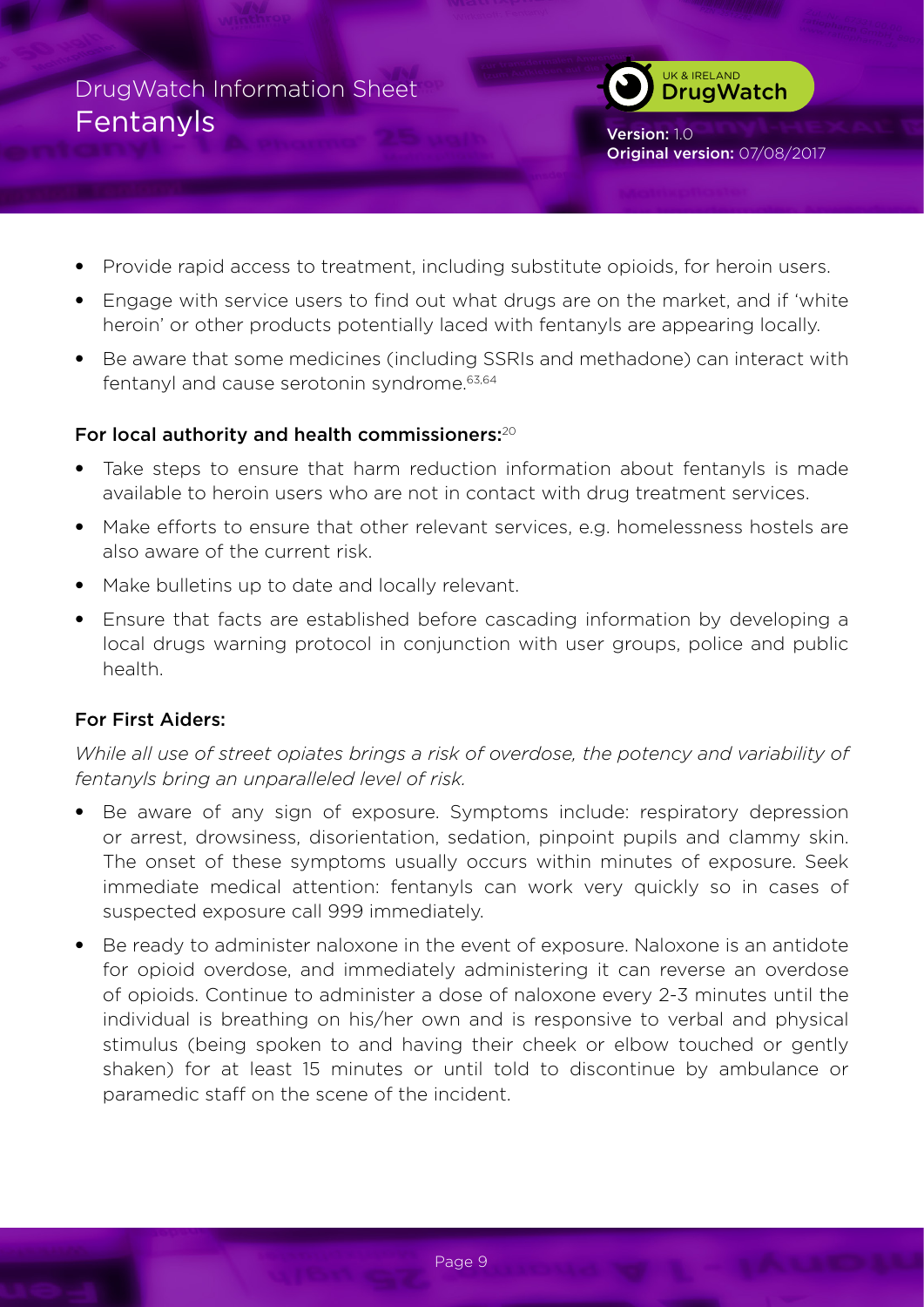### For Emergency departments and Paramedics:<sup>20</sup>

The standard naloxone dosing regime where overdose from fentanyls is suspected (for adults and children >12 years) for use in acute hospitals, subject to clinical assessment of the individual case, is:

- 1. Give an initial dose of 400 micrograms (0.4mg) intravenously.
- 2. If there is no response after 60 seconds, give a further 800 micrograms (0.8mg).
- 3. If there is still no response after another 60 seconds, give another 800 micrograms (0.8mg).
- 4. If still no response give a further 2mg dose. Large doses (4mg) may be required in a seriously poisoned patient.
- 5. Aim for reversal of respiratory depression, not full reversal of consciousness.

### For all First Responders:

The high potency of analogues such as carfentanil in particular is of concern and First Responders should exercise caution. Lethal overdose can be caused by the ingestion of minute quantities of some fentanyl analogues; this includes being absorbed via the skin and through an intake of breath.<sup>16,60</sup> If you suspect the presence of any synthetic opioid, do not take samples or otherwise disturb the substance as this could lead to accidental exposure.

### Recovery Position:

The recovery position is for someone who is unconscious but breathing normally. If they are not breathing normally CPR is required, with an emphasis on giving supplementary oxygen via rescue breaths.



Start by placing their arm as if they are waving.



Place the other arm across their chest and hold their hand against their cheek.



Lift up the knee that is furthest from you. Continue to hold their hand in place.



UK & IRELAND **DrugWatch** 

Original version: 07/08/2017

Version: 1.0

Turn them on their side by pulling the knee towards you and down.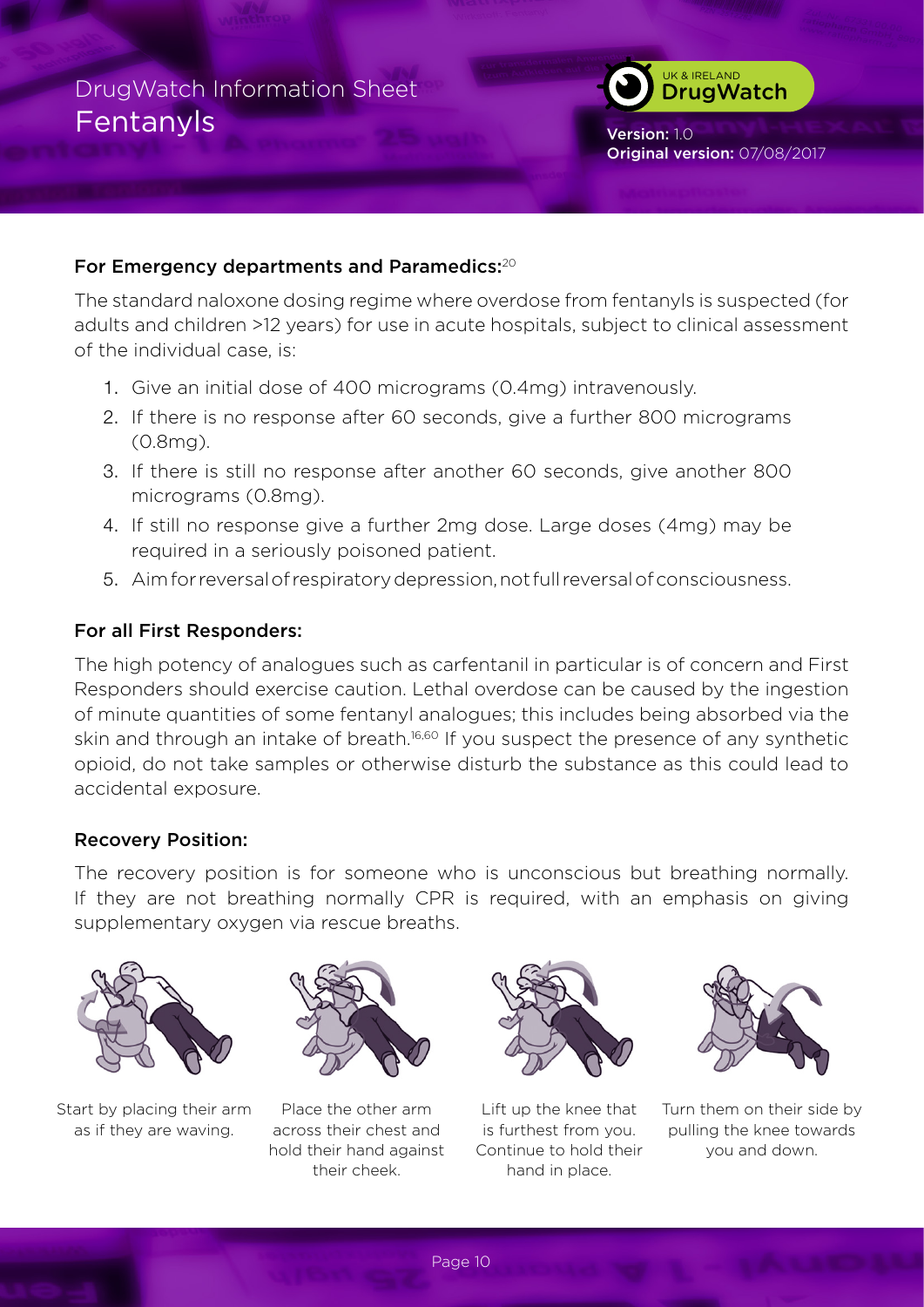

Version: 1.0 Original version: 07/08/2017

For further information on Overdose & Emergencies see UK and Ireland DrugWatch [Information Sheet](http://www.thedrugswheel.com/resources/DrugWatchOD_Emergency_1_1.pdf).

Where to get help: We would advise anyone experiencing issues from fentanyls or other substances to seek medical support via their GP or the NHS. There are a wide range of local drug services throughout the UK, to find out what is available in your area please use the links below:

 England: [Find Support | Frank](http://www.talktofrank.com/need-support) Scotland: [Scottish Drug Services](http://www.scottishdrugservices.com) Wales: [Dan 24/7](http://dan247.org.uk) Northern Ireland: [Public Health Agency](http://www.publichealth.hscni.net) ROI: [Drugs.IE](http://www.drugs.ie)

To report any additional intelligence about the use of and harm from fentanyls please email [drug.alerts@phe.gov.uk](mailto:drug.alerts@phe.gov.uk) or call Robert Wolstenholme or Steve Taylor (020 3682 0537/0540) at PHE. This will enable suitable information to be shared with relevant agencies, and help in assessment of the need for any further action.

For further advice, medical professionals can use the National Poisons Information Service 24-hour telephone service on 0344 892 0111 or its online database, TOXBASE. Any health professional encountering an unusual or unexpected adverse reaction to the use of heroin (or any other drug) should report the reaction to [RIDR](https://report-illicit-drug-reaction.phe.gov.uk).

Written by [Mark Adley](http://www.thedrugswheel.com) in association with [UK and Ireland DrugWatch:](http://michaellinnell.org.uk/drugwatch.html) an informal online professional information network established by a group of professionals working in the UK and Irish drugs sector. The aim of the group is to raise/establish standards for drug information, alerts and warnings. It is currently an unfunded, bottom-up initiative that works in the spirit of mutual co-operation. Details of current members can be found [here](http://thedrugswheel.com/drugwatch.php).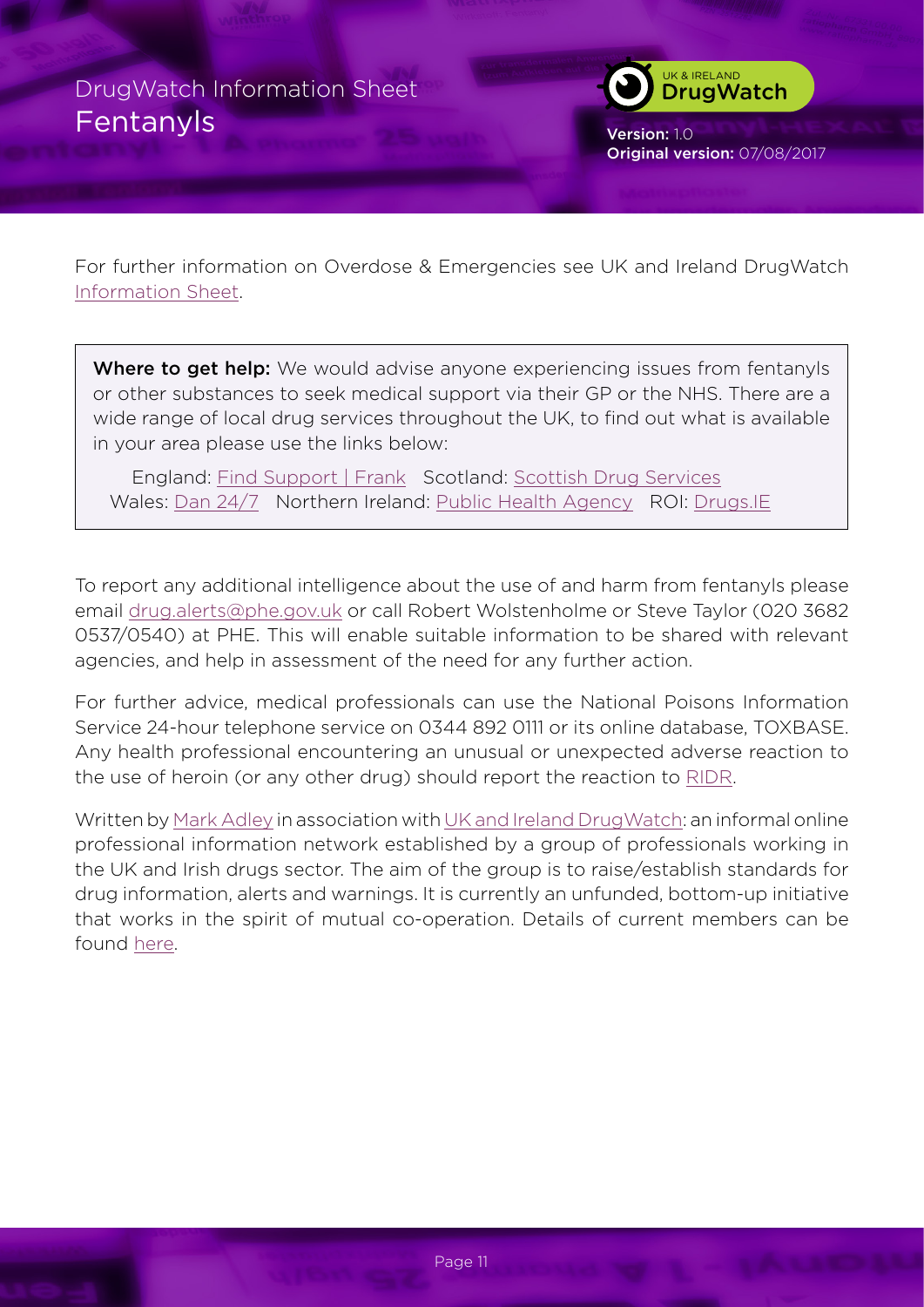

Version: 1.0 Original version: 07/08/2017

#### References

- Fentanyl-associated fatalities among illicit drug users in Wayne County, Michigan. Algren D, Monteilh C, Rubin C, et al. Journal Of Medical Toxicology March 2013; 9(1):106-115.
- 2 The Fentanyl Story. Stanley, T. H. The Journal of Pain, Vol. 15, No 12, 2014: pp 1215-1226.
- 3 A tribute to Paul A. J. Janssen: Entrepreneur extraordinaire, innovative scientist, and significant contributor to anesthesiology. Stanley TH, Egan TD, Van Aken H. Anesth Analg 106:451-462, 2008.
- Fentanyl Law Enforcement Submissions and Increases in Synthetic Opioid–Involved Overdose Deaths - 27 States, 2013–2014. Gladden, R.M., Martinez, P. and Seth, P. Morbidity and Mortality Weekly Report. August 26, 2016. 65(33);837–843.
- Increases in self-reported fentanyl use among a population entering drug treatment: The need for systematic surveillance of illicitly manufactured opioids. Cicero T., Ellis M. and Kasper, Z. Drug and Alcohol Dependence 177 (2017) 101–103.
- 6 Recommendations for Laboratory Testing for Acetyl Fentanyl and Patient Evaluation and Treatment for Overdose with Synthetic Opioids. Centers for Disease Control Health Advisory. Distributed via the CDC Health Alert Network (June 2013). [https://stacks.cdc.gov/view/](https://stacks.cdc.gov/view/cdc/25259) [cdc/25259](https://stacks.cdc.gov/view/cdc/25259) [Accessed online July 2017].
- 7 European Drug Report 2017: Trends and Developments. European Monitoring Centre for Drugs and Drug Addiction (2017), Publications Office of the European Union, Luxembourg. [http://www.emcdda.europa.eu/system/files/](http://www.emcdda.europa.eu/system/files/publications/4541/TDAT17001ENN.pdf) [publications/4541/TDAT17001ENN.pdf](http://www.emcdda.europa.eu/system/files/publications/4541/TDAT17001ENN.pdf) [Accessed online July 2017].
- 8 Synthetic Opioid Data: Excluding methadone but including drugs like tramadol and fentanyl. Centers for Disease<br>Control and Prevention, National Center for Injury National Center for Injury Prevention and Control, Division of Unintentional Injury Prevention. [https://www.cdc.gov/drugoverdose/data/](https://www.cdc.gov/drugoverdose/data/fentanyl.html) [fentanyl.html](https://www.cdc.gov/drugoverdose/data/fentanyl.html) [Accessed online July 2017].
- Increase in carfentanil seizures and deaths multiple countries in Europe, January – June 2017. EU Early Warning System Alert. EU-EWS-RCS-AL-2017-0003. Date: 26/07/2017 Issued by: EMCDDA (accessed via email).
- 10 Coroner's Report (redacted). Andrew Barkley, Senior Coroner, for the coroner area of Cardiff & The Vale of Glamorgan. [https://www.judiciary.gov.uk/wp-content/](https://www.judiciary.gov.uk/wp-content/uploads/2015/07/Hafid-2015-0192.pdf) [uploads/2015/07/Hafid-2015-0192.pdf](https://www.judiciary.gov.uk/wp-content/uploads/2015/07/Hafid-2015-0192.pdf) [Accessed online July 2017].
- 11 Alcohol and painkiller patch combination. Amy Walker, StaffsLive 27/01/2017 (online) [http://staffslive.](http://staffslive.co.uk/2017/01/alcohol-pain-killer-combination-caused-death-bet-365-worker-inquest-heard/) [co.uk/2017/01/alcohol-](http://staffslive.co.uk/2017/01/alcohol-pain-killer-combination-caused-death-bet-365-worker-inquest-heard/)pain-killer-combination-causeddeath-bet-365-worker-inquest-heard/ [Accessed online July 2017].
- 12 Former Chell Heath prostitute died from drug overdose, inquest told. Antoine Omisore, StaffsLive 16/02/2015 (online) [http://staffslive.co.uk/2015/02/former](http://staffslive.co.uk/2015/02/former-chell-heath-prostitute-died-drug-overdose-inquest-told/)-chell-heathprostitute-died-drug-overdose-inquest-told/ [Accessed online July 2017].
- 13 Deal teenager Robert Fraser overdosed on strong painkiller fentanyl, inquest hears. Eleanor Perkins, Kent Online, May 13 2017. [http://www.kentonline.co.uk/deal/news/fentanyl](http://www.kentonline.co.uk/deal/news/fentanyl-drug-killed-skater-boy-125599/)drug-killed-skater-boy-125599/
- 14 Much loved teaching assistant found dead on Christmas Eve died after taking cocaine, inquest hears. Alison Stacey, Birmingham Mail, June 8 2017. [http://www.birminghammail.](http://www.birminghammail.co.uk/news/midlands-news/much-loved-teaching-assistant-found-13152429) [co.uk/news/midlands-news/much](http://www.birminghammail.co.uk/news/midlands-news/much-loved-teaching-assistant-found-13152429)-loved-teachingassistant-found-13152429
- 15 Coroner's Report (redacted). Fiona Borrill, H.M. Area Coroner, for the area of Manchester City. [https://www.](https://www.judiciary.gov.uk/publications/elvis-snelson/) [judiciary.gov.uk/publications/elvis](https://www.judiciary.gov.uk/publications/elvis-snelson/)-snelson/ [Accessed online July 2017].
- 16 Recent Deaths Possibly Linked to Fentanyl. National Crime Agency April 2017. Crown Copyright 2017. [http://www.](http://www.nationalcrimeagency.gov.uk/publications/795-recent-deaths-possibly-linked-to-fentanyl/file) [nationalcrimeagency.gov.uk/publications/795-recent](http://www.nationalcrimeagency.gov.uk/publications/795-recent-deaths-possibly-linked-to-fentanyl/file)[deaths-possibly-linked-to-fentanyl/file](http://www.nationalcrimeagency.gov.uk/publications/795-recent-deaths-possibly-linked-to-fentanyl/file) [Accessed online July 2017].
- 17 Three charged after illicit drug factory raided. National Crime Agency 17/05 2017. [http://www.nationalcrimeagency.](http://www.nationalcrimeagency.gov.uk/news/1088-three-charged-after-illicit-drug-factory-raided/) [gov.uk/news/1088](http://www.nationalcrimeagency.gov.uk/news/1088-three-charged-after-illicit-drug-factory-raided/)-three-charged-after-illicit-drugfactory-raided/ [Accessed online July 2017].
- 18 WEDINOS, Substance Misuse Programme, Health Protection, Public Health Wales; <www.wedinos.org> [Accessed online July 2017].
- 19 Fentanyl Implicated in Overdose Deaths. Health Service<br>Executive / Feidhmeannacht na Seirbhíse Sláinte Executive / Feidhmeannacht na Seirbhíse Sláinte 28/07/2016 [http://www.hse.ie/eng/services/news/media/](http://www.hse.ie/eng/services/news/media/pressrel/Fentanlydeaths.html) [pressrel/Fentanlydeaths.html](http://www.hse.ie/eng/services/news/media/pressrel/Fentanlydeaths.html) [Accessed online July 2017].
- 20 Evidence of Harm from Fentanyl-Contaminated Heroin. NHS Public Alert System. [https://www.cas.](https://www.cas.dh.gov.uk/ViewandAcknowledgment/ViewAlert.aspx?AlertID=102588) [dh.gov.uk/ViewandAcknowledgment/ViewAlert.](https://www.cas.dh.gov.uk/ViewandAcknowledgment/ViewAlert.aspx?AlertID=102588) [aspx?AlertID=102588](https://www.cas.dh.gov.uk/ViewandAcknowledgment/ViewAlert.aspx?AlertID=102588) [Accessed online July 2017].
- 21 Welsh authorities warn of deadly drug. Geraint Thomas, Wales Online 15/05/2017. [http://www.walesonline.co.uk/](http://www.walesonline.co.uk/news/wales-news/welsh-authorities-warn-deadly-drug-13039760) [news/wales-news/welsh](http://www.walesonline.co.uk/news/wales-news/welsh-authorities-warn-deadly-drug-13039760)-authorities-warn-deadlydrug-13039760 [Accessed online July 2017].
- 22 Coroner warns of 'potentially fatal' drug after man collapses and dies in Gateshead. Kathryn Riddell, Chronicle Live 19/05/2017. [http://www.chroniclelive.co.uk/](http://www.chroniclelive.co.uk/news/north-east-news/gateshead-coroner-warns-drug-users-13064285) [news/north-east-news/gateshead](http://www.chroniclelive.co.uk/news/north-east-news/gateshead-coroner-warns-drug-users-13064285)-coroner-warns-drugusers-13064285 [Accessed online July 2017].
- 23 Health Department Warns New Yorkers About Cocaine Laced With Fentanyl; Occasional Users At High Risk Of Overdose. New York City Department of Health website. [https://www1.nyc.gov/site/doh/about/press/pr2017/](https://www1.nyc.gov/site/doh/about/press/pr2017/pr043-17.page) [pr043-17.page](https://www1.nyc.gov/site/doh/about/press/pr2017/pr043-17.page) [Accessed online July 2017].
- 24 City of Hamilton Opioid Information System website. [https://www.hamilton.ca/public-health/reporting/](https://www.hamilton.ca/public-health/reporting/hamilton-opioid-information-system) [hamilton](https://www.hamilton.ca/public-health/reporting/hamilton-opioid-information-system)-opioid-information-system [Accessed online July 2017].
- 25 The hidden web and the fentanyl problem: Detection of ocfentanil as an adulterant in heroin. Quintana P. et al. Int J Drug Policy. 2017 Feb; 40:78-83.
- 26 After Overdoses, New Concerns Over Opioid-Laced Crack In SoMa. Hoodline website [http://hoodline.com/2017/05/](http://hoodline.com/2017/05/after-overdoses-new-concerns-over-opioid-laced-crack-in-soma-tenderloin) [after](http://hoodline.com/2017/05/after-overdoses-new-concerns-over-opioid-laced-crack-in-soma-tenderloin)-overdoses-new-concerns-over-opioid-laced-crackin-soma-tenderloin [Accessed online July 2017].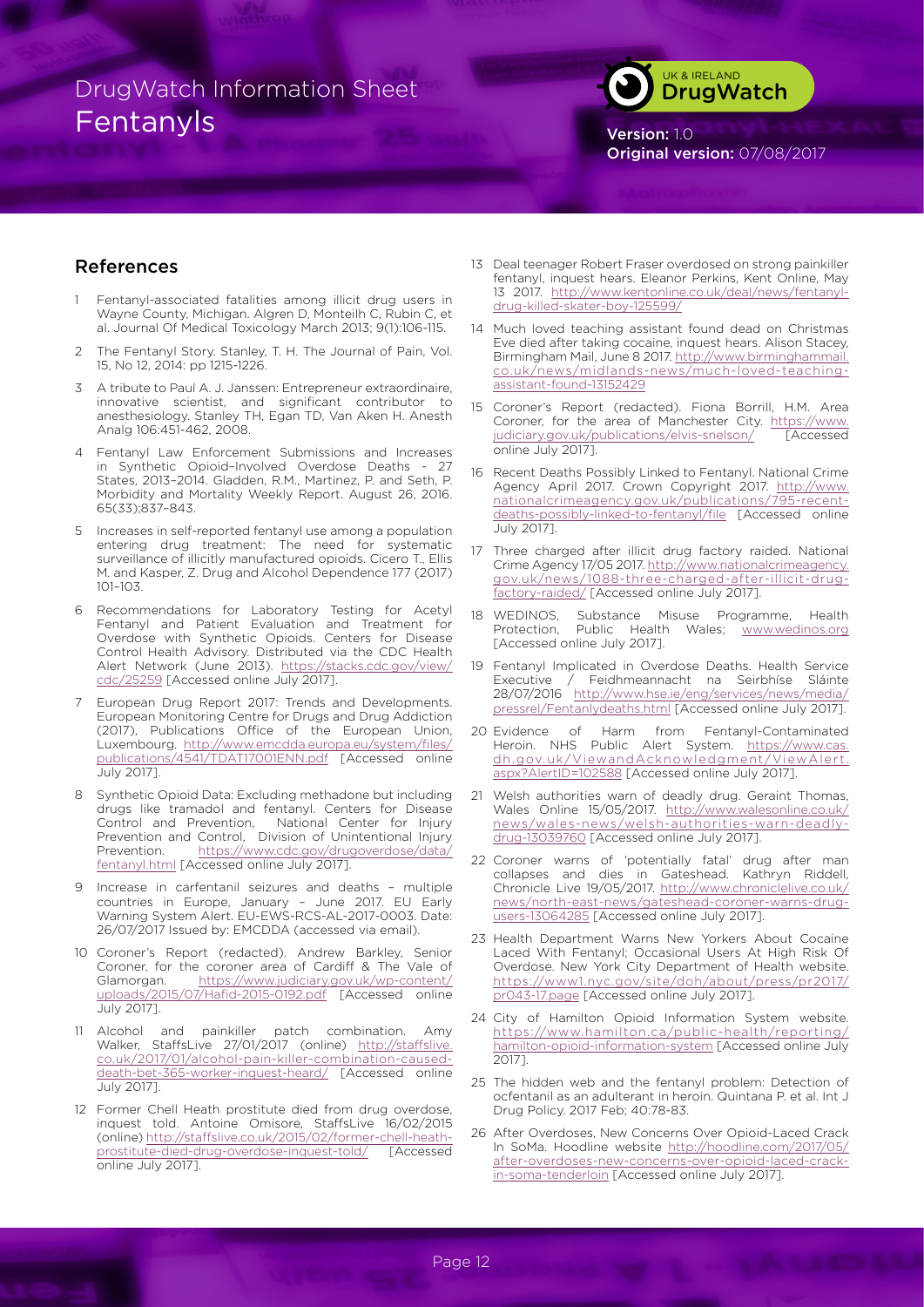

Version: 1.0 Original version: 07/08/2017

- 27 Fentanyl, the Drug Deadlier Than Heroin, Has Reached the UK. Vice website [https://www.vice.com/en\\_uk/article/](https://www.vice.com/en_uk/article/mgyk43/fentanyl-the-drug-deadlier-than-heroin-has-reached-the-uk) [mgyk43/fentanyl](https://www.vice.com/en_uk/article/mgyk43/fentanyl-the-drug-deadlier-than-heroin-has-reached-the-uk)-the-drug-deadlier-than-heroin-hasreached-the-uk [Accessed online July 2017].
- 28 Interview with Simon Hudson, technical director at LGC. In article Dozens of UK drug deaths linked to opioid. Frances Perraudin 06/07/2017 [https://www.theguardian.com/](https://www.theguardian.com/society/2017/jul/06/dozens-of-uk-drug-deaths-linked-to-drug-that-killed-singer-prince) [society/2017/jul/06/dozens](https://www.theguardian.com/society/2017/jul/06/dozens-of-uk-drug-deaths-linked-to-drug-that-killed-singer-prince)-of-uk-drug-deaths-linked-todrug-that-killed-singer-prince [Accessed online July 2017].
- 29 National Heroin Threat Assessment. Drug Enforcement Administrations Intelligence Report April 2015. [https://](https://www.dea.gov/divisions/hq/2015/hq052215_National_Heroin_Threat_Assessment_Summary.pdf) [www.dea.gov/divisions/hq/2015/hq052215\\_National\\_](https://www.dea.gov/divisions/hq/2015/hq052215_National_Heroin_Threat_Assessment_Summary.pdf) [Heroin\\_Threat\\_Assessment\\_Summary.pdf](https://www.dea.gov/divisions/hq/2015/hq052215_National_Heroin_Threat_Assessment_Summary.pdf) [Accessed online July 2017].
- 30 Misuse of Novel Synthetic Opioids: A Deadly New Trend. Matthew P. Prekupec, MD, Peter A. Mansky, MD, and Michael H. Baumann, PhD. J Addict Med. 2017 Jun 5. [Epub ahead of print] [http://journals.lww.com/journaladdictionmedicine/](http://journals.lww.com/journaladdictionmedicine/Abstract/publishahead/Misuse_of_Novel_Synthetic_Opioids___A_Deadly_New.99548.aspx) Abstract/publishahead/Misuse\_of\_Novel\_Synthetic<br>Opioids A Deadly New.99548.aspx [Accessed\_online A Deadly New.99548.aspx [Accessed online July 2017].
- 31 Analysis of Novel Synthetic Opioids U-47700, U-50488 and Furanyl Fentanyl by LC–MS/MS in Postmortem Casework. Amanda L. A. Mohr, Melissa Friscia, Donna Papsun, Sherri L. Kacinko, David Buzby and Barry K. Logan. J Anal Toxicol (2016) 40 (9): 709-717. DOI: [https://doi.org/10.1093/jat/](https://doi.org/10.1093/jat/bkw086) [bkw086.](https://doi.org/10.1093/jat/bkw086)
- 32 Intravenous opioid anesthetics. Bailey, P.L. and Stanley, T.H. (Chapter 12) cited in The Fentanyl Story. Theodore H. Stanley. The Journal of Pain, Volume 15, Issue 12, 1215-1226 [http://www.jpain.org/article/S1526-](http://www.jpain.org/article/S1526-5900(14)00905-5/pdf)5900(14)00905-5/pdf [Accessed online July 2017].
- 33 The analgesic efficacy of fentanyl: relationship to tolerance and mu-opioid receptor regulation. Sirohi S, Dighe SV, Walker EA, Yoburn BC (2008) Pharmacol. Biochem. Behav. 91: 115–120. [PMC free article] [PubMed].
- 34 The effect of intrinsic efficacy on opioid tolerance. Duttaroy A, Yoburn BC (1995) Anesthesiology 82: 1226–1236.
- 35 An Efficient, Optimized Synthesis of Fentanyl and Related Analogs. Valdez CA, Leif RN, Mayer BP. Lahmann M, ed. PLoS ONE. 2014;9(9):e108250. [https://www.ncbi.nlm.nih.](https://www.ncbi.nlm.nih.gov/pmc/articles/PMC4169472) [gov/pmc/articles/PMC4169472/](https://www.ncbi.nlm.nih.gov/pmc/articles/PMC4169472) [Accessed online July 2017].
- 36 Intoxications involving the fentanyl analogs acetylfentanyl, 4-methoxybutyrfentanyl and furanylfentanyl: results from the Swedish STRIDA project. Helander A, Bäckberg M and Beck O. Clinical Toxicology Vol. 54, Iss. 4, 2016.
- 37 Acetylfentanyl [Critical Review Report]. World Health Organisation November 2015. Available at: [http://www.](http://www.who.int/medicines/access/controlled-substances/5.2_Acetylfentanyl_CRev.pdf) who.int/medicines/access/controlled-substances [Acetylfentanyl\\_CRev.pdf](http://www.who.int/medicines/access/controlled-substances/5.2_Acetylfentanyl_CRev.pdf) [Accessed online July 2017].
- 38 Exposure to fentanyl-contaminated heroin and overdose risk among illicit opioid users in Rhode Island: A mixed methods study. Jennifer J. Carroll, Brandon D.L. Marshall, Josiah D. Rich, Traci C. Green. International Journal of Drug Policy (2017) [http://www.ijdp.org/article/S0955](http://www.ijdp.org/article/S0955-3959(17)30127-5/pdf)-3959(17)30127-5/pdf [Accessed online July 2017].
- 39 Oral transmucosal fentanyl citrate (OTFC) for the treatment of postoperative pain. Ashburn M., Lind G., Gillie M., de Boer A., Pace N. and Stanley T. Anesth Analg. 1993 Feb;76(2):377-81.
- 40 Single-Dose Pharmacokinetics of Fentanyl Sublingual Spray and Oral Transmucosal Fentanyl Citrate in Healthy Volunteers: A Randomized Crossover Study. Neha Parikh, Venkat Goskonda, Ashok Chavan and Larry Dillaha. Clinical Therapeutics March 2013 Volume 35, Issue 3, Pages 236– 243. [http://www.clinicaltherapeutics.com/article/S0149-](http://www.clinicaltherapeutics.com/article/S0149-2918(13)00073-8/fulltext) 2918(13)00073-8/fulltext [Accessed online July 2017].
- 41 Duragesic transdermal patch: postmortem tissue distribution of fentanyl in 25 cases. Anderson DT andMuto JJ. J Anal Toxicol. 2000 Oct;24(7):627-34.
- 42 Fentanyl Injection FDA prescribing information, side effects and uses. Prescribing Information. [https://www.](https://www.drugs.com/pro/fentanyl-injection.html) [drugs.com/pro/fentanyl-injection.html](https://www.drugs.com/pro/fentanyl-injection.html) [Accessed online July 2017].
- 43 Fentanyl Transdermal System fentanyl patch, extended release. Prescribing Information. Mallinckrodt Inc. https: [dailymed.nlm.nih.gov/dailymed/archives/fdaDrugInfo.](https://dailymed.nlm.nih.gov/dailymed/archives/fdaDrugInfo.cfm?archiveid=49245) [cfm?archiveid=49245](https://dailymed.nlm.nih.gov/dailymed/archives/fdaDrugInfo.cfm?archiveid=49245) [Accessed online July 2017].
- 44 Comparison of alfentanil, fentanyl and sufentanil for total intravenous anaesthesia with propofol in patients undergoing coronary artery bypass surgery. Ahonen J., Olkkola KT., Hynynen M., Seppala T., Ikavalko H., Remmerie B. and Salmenpera M. Br J Anaesth. 2000;85:533–40.
- 45 Rapid Response™ Single Drug Test Strip. Product Information <http://www.btnx.com/Product.aspx?id=16940.>
- 46 Fentanyl and its analogues 50 years on. United Nations Office on Drugs and Crime. March 2017. Global SMART Programme, Vienna. http://www.unodc.org/documents [scientific/Global\\_SMART\\_Update\\_17\\_web.pdf](http://www.unodc.org/documents/scientific/Global_SMART_Update_17_web.pdf) [Accessed online July 2017].
- 47 Fentanyl-related compounds and derivatives: current status and future prospects for pharmaceutical applications. Ruben S Vardanyan and Victor J Hruby. Future Med Chem. 2014 Mar; 6(4): 385–412.
- 48 Intravenous opioid anesthetics. Bailey P. and Stanley T: in Miller RD (ed): Anesthesia, 4th ed. Philadelphia, PA, Churchill Livingston, 1994, Chapter 12.
- 49 P104: Emergency department opioid overdose study: prevalence of adverse outcomes. R. Purssell et al. Access Volume 19, Issue S1 May 2017, p. S113.
- 50 Acute Toxic Delirium: An Uncommon Reaction to Transdermal Fentanyl. Case Reports 1995. Kuzma, Kline and Stamatos. Anesthesiology 10 1995, Vol.83, 869-871.
- 51 Acute Toxic Delirium: An Uncommon Reaction to Transdermal Fentanyl. Case Report 1992. Robert B. Steinberg, Deborah E. Gilman and Fielding Johnson. ANESTH ANALG 1992;75:1014-6.
- 52 Oxford Dictionaries online: [https://en.oxforddictionaries.](https://en.oxforddictionaries.com/definition/analogue) [com/definition/analogue](https://en.oxforddictionaries.com/definition/analogue) [Accessed online July 2017].